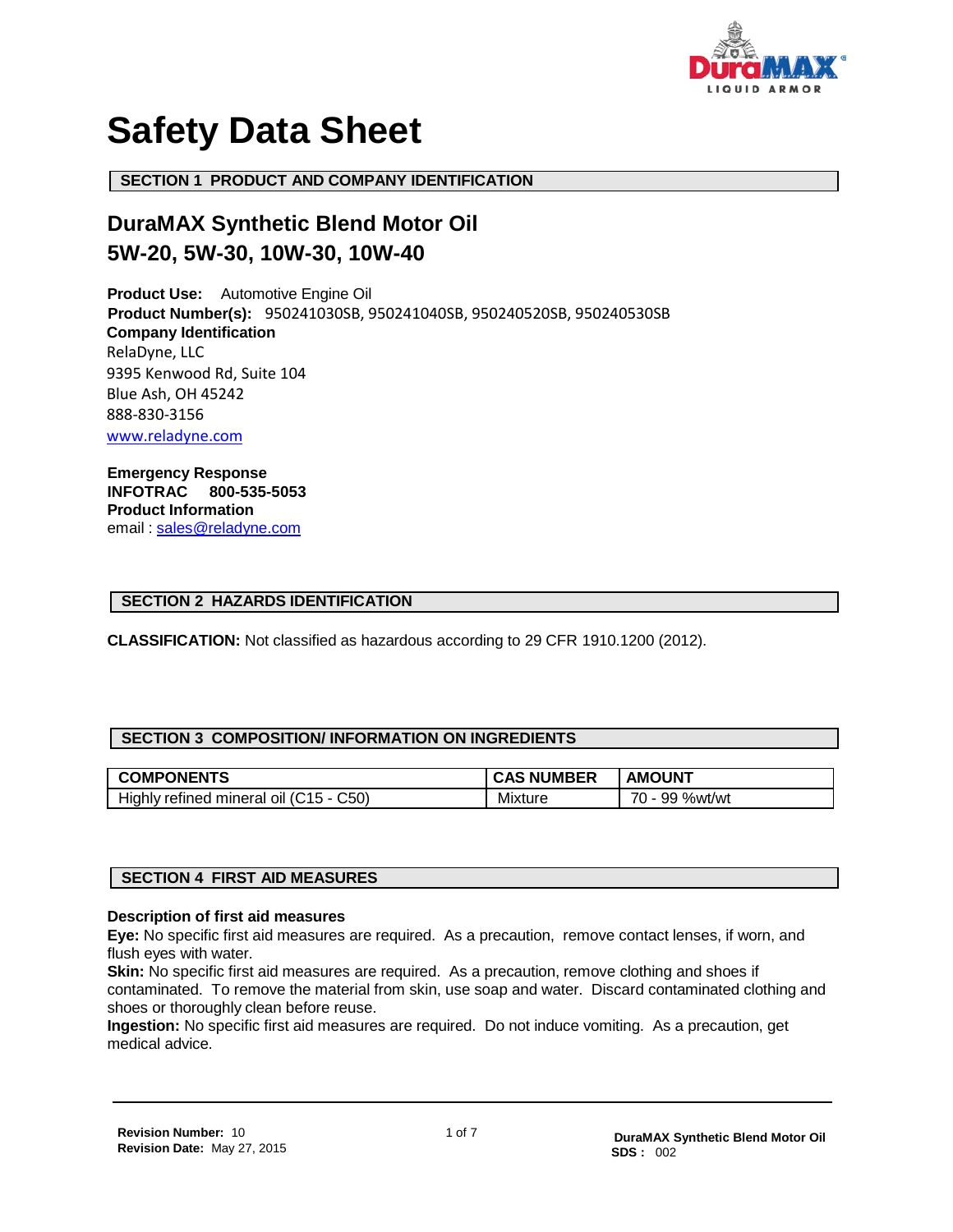

**Inhalation:** No specific first aid measures are required. If exposed to excessive levels of material in the air, move the exposed person to fresh air. Get medical attention if coughing or respiratory discomfort occurs.

#### **Most important symptoms and effects, both acute and delayed IMMEDIATE SYMPTOMS AND HEALTH EFFECTS**

**Eye:** Not expected to cause prolonged or significant eye irritation.

**Skin:** Contact with the skin is not expected to cause prolonged or significant irritation. Contact with the skin is not expected to cause an allergic skin response. Not expected to be harmful to internal organs if absorbed through the skin.

**Ingestion:** Not expected to be harmful if swallowed.

**Inhalation:** Not expected to be harmful if inhaled. Contains a petroleum-based mineral oil. May cause respiratory irritation or other pulmonary effects following prolonged or repeated inhalation of oil mist at airborne levels above the recommended mineral oil mist exposure limit. Symptoms of respiratory irritation may include coughing and difficulty breathing.

### **DELAYED OR OTHER SYMPTOMS AND HEALTH EFFECTS:** Not classified.

**Indication of any immediate medical attention and special treatment needed** Not applicable.

#### **SECTION 5 FIRE FIGHTING MEASURES**

**EXTINGUISHING MEDIA:** Use water fog, foam, dry chemical or carbon dioxide (CO2) to extinguish flames.

#### **PROTECTION OF FIRE FIGHTERS:**

**Fire Fighting Instructions:** This material will burn although it is not easily ignited. See Section 7 for proper handling and storage. For fires involving this material, do not enter any enclosed or confined fire space without proper protective equipment, including self-contained breathing apparatus.

**Combustion Products:** Highly dependent on combustion conditions. A complex mixture of airborne solids, liquids, and gases including carbon monoxide, carbon dioxide, and unidentified organic compounds will be evolved when this material undergoes combustion.

#### **SECTION 6 ACCIDENTAL RELEASE MEASURES**

**Protective Measures:** Eliminate all sources of ignition in vicinity of spilled material.

**Spill Management:** Stop the source of the release if you can do it without risk. Contain release to prevent further contamination of soil, surface water or groundwater. Clean up spill as soon as possible, observing precautions in Exposure Controls/Personal Protection. Use appropriate techniques such as applying non-combustible absorbent materials or pumping. Where feasible and appropriate, remove contaminated soil. Place contaminated materials in disposable containers and dispose of in a manner consistent with applicable regulations.

**Reporting:** Report spills to local authorities as appropriate or required.

#### **SECTION 7 HANDLING AND STORAGE**

**Precautionary Measures:** Do not get in eyes, on skin, or on clothing. Keep out of the reach of children. Wash thoroughly after handling.

**General Handling Information:** Avoid contaminating soil or releasing this material into sewage and drainage systems and bodies of water.

**Static Hazard:** Electrostatic charge may accumulate and create a hazardous condition when handling this material. To minimize this hazard, bonding and grounding may be necessary but may not, by themselves, be sufficient. Review all operations which have the potential of generating and accumulating an electrostatic charge and/or a flammable atmosphere (including tank and container filling, splash filling, tank cleaning,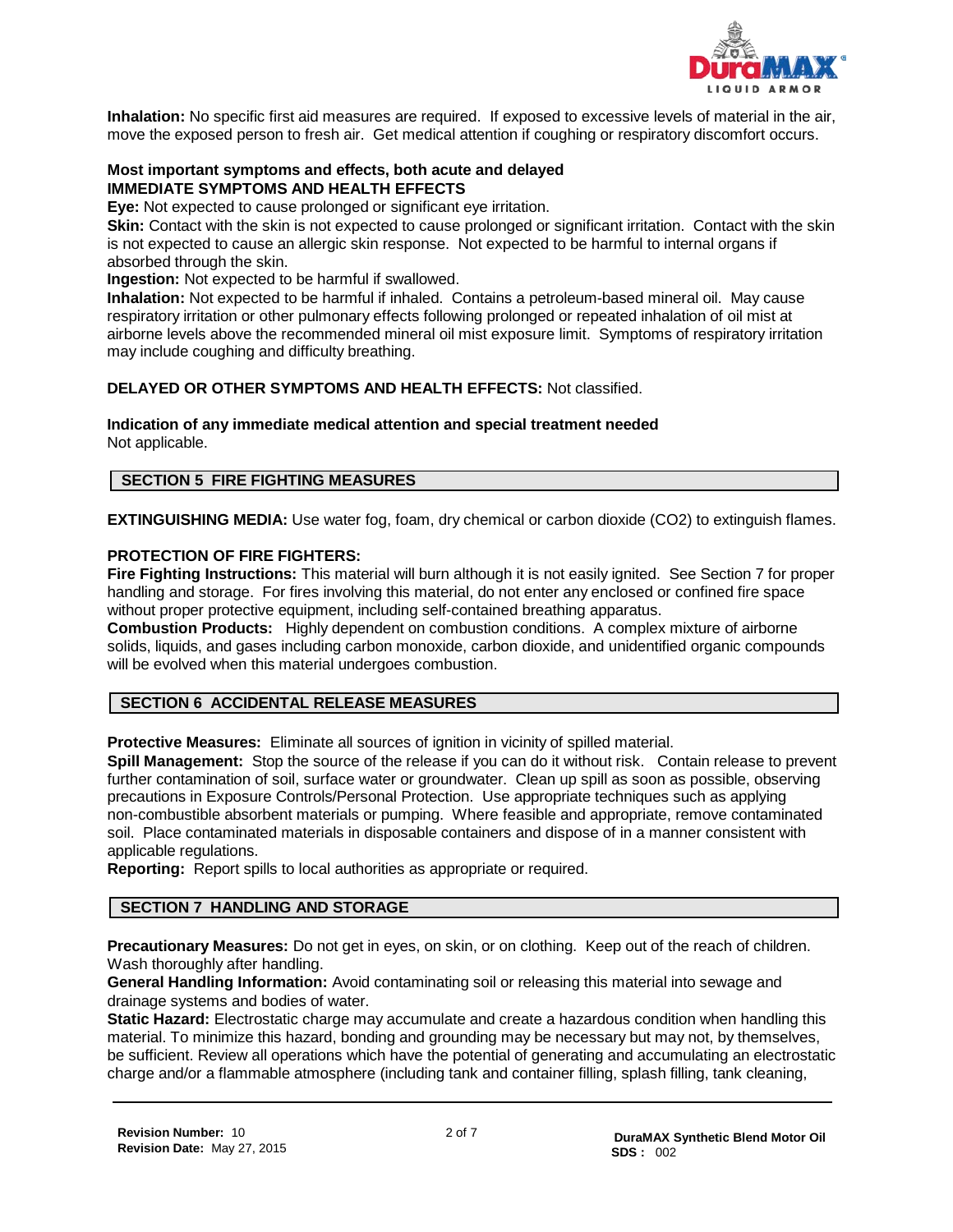

sampling, gauging, switch loading, filtering, mixing, agitation, and vacuum truck operations) and use appropriate mitigating procedures. For more information, refer to OSHA Standard 29 CFR 1910.106, 'Flammable and Combustible Liquids', National Fire Protection Association (NFPA 77, 'Recommended Practice on Static Electricity', and/or the American Petroleum Institute (API) Recommended Practice 2003, 'Protection Against Ignitions Arising Out of Static, Lightning, and Stray Currents'.

**Container Warnings:** Container is not designed to contain pressure. Do not use pressure to empty container or it may rupture with explosive force. Empty containers retain product residue (solid, liquid, and/or vapor) and can be dangerous. Do not pressurize, cut, weld, braze, solder, drill, grind, or expose such containers to heat, flame, sparks, static electricity, or other sources of ignition. They may explode and cause injury or death. Empty containers should be completely drained, properly closed, and promptly returned to a drum reconditioner or disposed of properly.

#### **SECTION 8 EXPOSURE CONTROLS/PERSONAL PROTECTION**

#### **GENERAL CONSIDERATIONS:**

Consider the potential hazards of this material (see Section 3), applicable exposure limits, job activities, and other substances in the work place when designing engineering controls and selecting personal protective equipment. If engineering controls or work practices are not adequate to prevent exposure to harmful levels of this material, the personal protective equipment listed below is recommended. The user should read and understand all instructions and limitations supplied with the equipment since protection is usually provided for a limited time or under certain circumstances.

#### **ENGINEERING CONTROLS:**

Use in a well-ventilated area.

#### **PERSONAL PROTECTIVE EQUIPMENT**

**Eye/Face Protection:** No special eye protection is normally required. Where splashing is possible, wear safety glasses with side shields as a good safety practice.

**Skin Protection:** No special protective clothing is normally required. Where splashing is possible, select protective clothing depending on operations conducted, physical requirements and other substances in the workplace. Suggested materials for protective gloves include: 4H (PE/EVAL), Nitrile Rubber, Silver Shield, Viton.

**Respiratory Protection:** No respiratory protection is normally required.

If user operations generate an oil mist, determine if airborne concentrations are below the occupational exposure limit for mineral oil mist. If not, wear an approved respirator that provides adequate protection from the measured concentrations of this material. For air-purifying respirators use a particulate cartridge. Use a positive pressure air-supplying respirator in circumstances where air-purifying respirators may not provide adequate protection.

#### **Occupational Exposure Limits:**

| <b>Component</b>                          | Agency       | <b>TWA</b>         | <b>STEL</b> | <b>Ceiling</b> | <b>Notation</b> |
|-------------------------------------------|--------------|--------------------|-------------|----------------|-----------------|
| Highly refined mineral oil (C15 -<br>C50) | <b>ACGIH</b> | $5 \text{ mg/m}$ 3 | 10 mg/m $3$ |                | --              |
| Highly refined mineral oil (C15 -<br>C50) | <b>ACGIH</b> | $5 \text{ mg/m}$   | 10 $mg/m3$  | --             | --              |
| Highly refined mineral oil (C15 -<br>C50) | OSHA Z-1     | $5 \text{ mg/m}$ 3 |             |                | --              |
| Highly refined mineral oil (C15 -<br>C50) | OSHA Z-1     | $5 \text{ mg/m}$ 3 | --          |                | $- -$           |

Consult local authorities for appropriate values.

### **SECTION 9 PHYSICAL AND CHEMICAL PROPERTIES**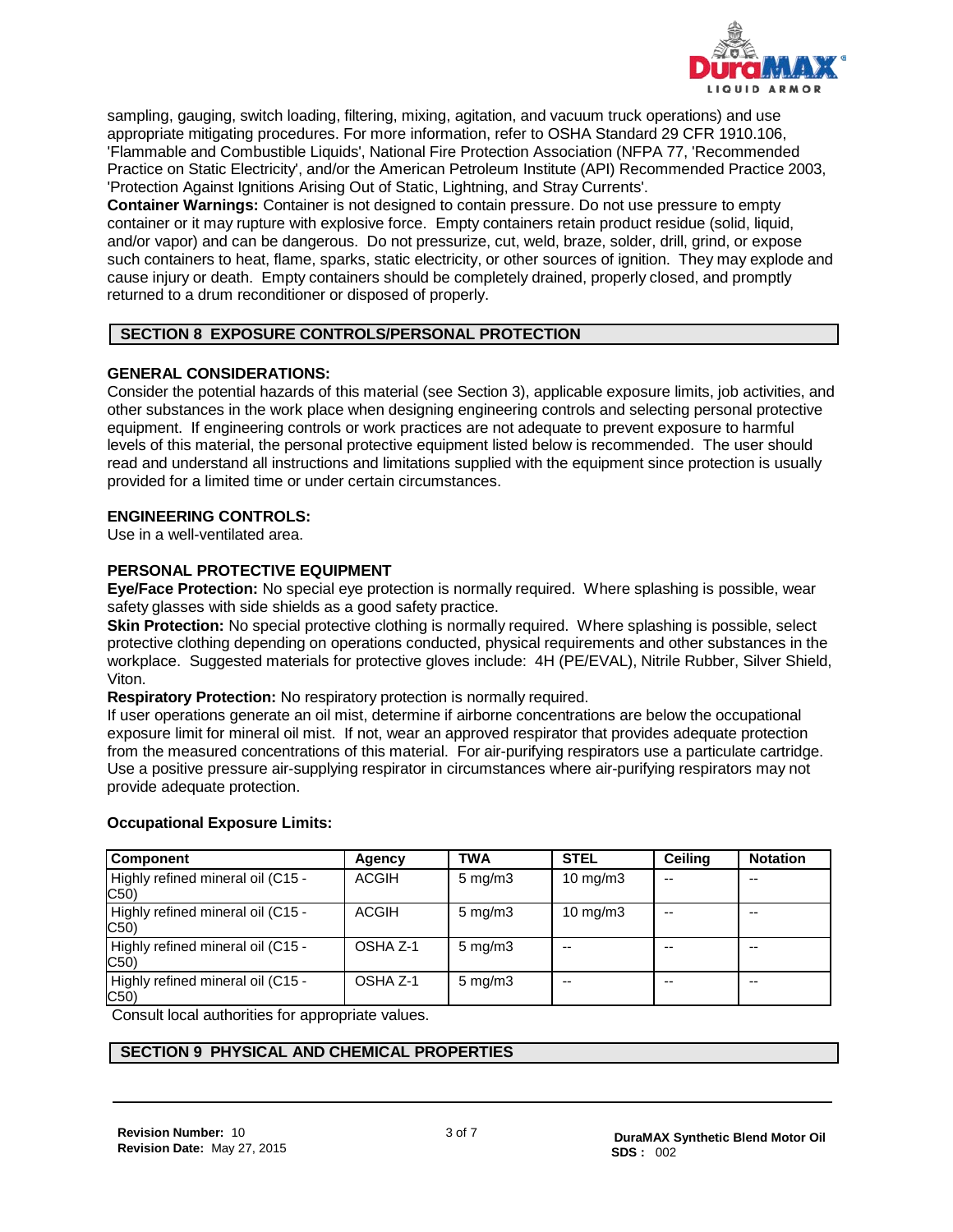

#### **Attention: the data below are typical values and do not constitute a specification.**

**Color:** Amber **Physical State:** Liquid **Odor:** Petroleum odor **Odor Threshold:** No data available **pH:** Not Applicable **Vapor Pressure:** <0.01 mmHg @ 37.8 °C (100 °F) **Vapor Density (Air = 1):** >1 **Initial Boiling Point:** 315°C (599°F) **Solubility:** Soluble in hydrocarbons; insoluble in water **Freezing Point:** Not Applicable **Specific Gravity:** 1 @ 15.6°C (60.1°F) / 15.6°C (60.1°F) (Approximate) **Density:** 0.8599 kg/l @ 15°C (59°F) (Typical) **Viscosity:** 9.6 mm2/s @ 100°C (212°F) (Min) **Evaporation Rate:** No data available **Decomposition temperature:** No Data Available **Octanol/Water Partition Coefficient:** No data available

#### **FLAMMABLE PROPERTIES:**

**Flammability (solid, gas):** No Data Available **Flashpoint:** (Cleveland Open Cup) 200 °C (392 °F) Minimum **Autoignition:** No data available **Flammability (Explosive) Limits (% by volume in air):** Lower: Not Applicable Upper: Not Applicable

#### **SECTION 10 STABILITY AND REACTIVITY**

**Reactivity:** This material is not expected to react. **Chemical Stability:** This material is considered stable under normal ambient and anticipated storage and handling conditions of temperature and pressure. **Incompatibility With Other Materials:** May react with strong acids or strong oxidizing agents, such as chlorates, nitrates, peroxides, etc. **Hazardous Decomposition Products:** None known (None expected) **Hazardous Polymerization:** Hazardous polymerization will not occur.

#### **SECTION 11 TOXICOLOGICAL INFORMATION**

**Information on toxicological effects**

**Serious Eye Damage/Irritation:** The eye irritation hazard is based on evaluation of data for product components.

**Skin Corrosion/Irritation:** The skin irritation hazard is based on evaluation of data for product components.

**Skin Sensitization:** The skin sensitization hazard is based on evaluation of data for product components.

**Acute Dermal Toxicity:** The acute dermal toxicity hazard is based on evaluation of data for product components.

**Acute Oral Toxicity:** The acute oral toxicity hazard is based on evaluation of data for product components.

**Acute Inhalation Toxicity:** The acute inhalation toxicity hazard is based on evaluation of data for product components.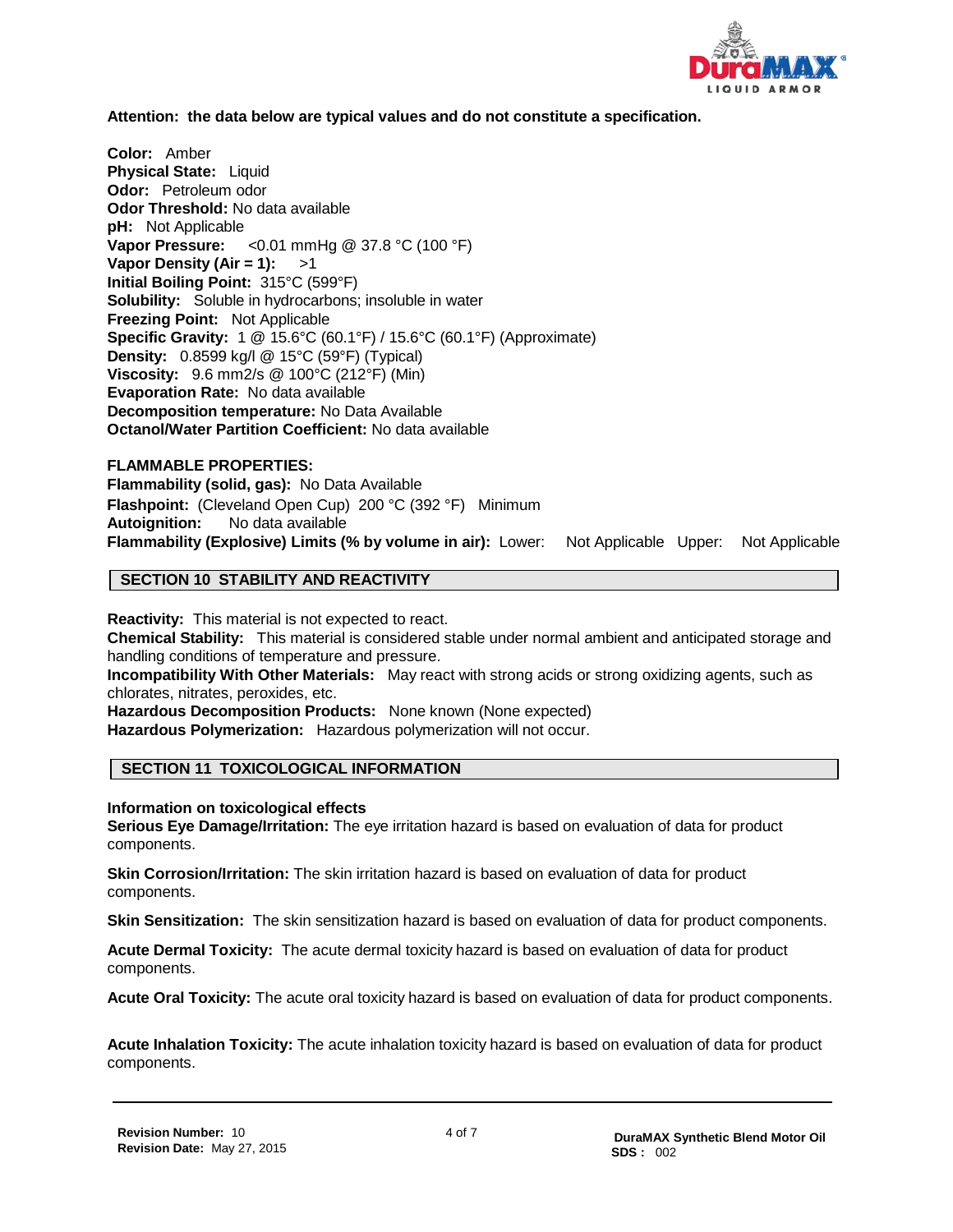

**Acute Toxicity Estimate:** Not Determined

**Germ Cell Mutagenicity:** The hazard evaluation is based on data for components or a similar material. **Carcinogenicity:** The hazard evaluation is based on data for components or a similar material. **Reproductive Toxicity:** The hazard evaluation is based on data for components or a similar material.

**Specific Target Organ Toxicity - Single Exposure:** The hazard evaluation is based on data for components or a similar material.

**Specific Target Organ Toxicity - Repeated Exposure:** The hazard evaluation is based on data for components or a similar material.

#### **ADDITIONAL TOXICOLOGY INFORMATION:**

This product contains petroleum base oils which may be refined by various processes including severe solvent extraction, severe hydrocracking, or severe hydrotreating. None of the oils requires a cancer warning under the OSHA Hazard Communication Standard (29 CFR 1910.1200). These oils have not been listed in the National Toxicology Program (NTP) Annual Report nor have they been classified by the International Agency for Research on Cancer (IARC) as; carcinogenic to humans (Group 1), probably carcinogenic to humans (Group 2A), or possibly carcinogenic to humans (Group 2B). These oils have not been classified by the American Conference of Governmental Industrial Hygienists (ACGIH) as: confirmed human carcinogen (A1), suspected human carcinogen (A2), or confirmed animal carcinogen with unknown relevance to humans (A3).

During use in engines, contamination of oil with low levels of cancer-causing combustion products occurs. Used motor oils have been shown to cause skin cancer in mice following repeated application and continuous exposure. Brief or intermittent skin contact with used motor oil is not expected to have serious effects in humans if the oil is thoroughly removed by washing with soap and water.

#### **SECTION 12 ECOLOGICAL INFORMATION**

#### **ECOTOXICITY**

This material is not expected to be harmful to aquatic organisms. The ecotoxicity hazard is based on an evaluation of data for the components or a similar material. The product has not been tested. The statement has been derived from the properties of the individual components.

#### **MOBILITY**

No data available.

#### **PERSISTENCE AND DEGRADABILITY**

This material is not expected to be readily biodegradable. The biodegradability of this material is based on an evaluation of data for the components or a similar material.The product has not been tested. The statement has been derived from the properties of the individual components.

#### **POTENTIAL TO BIOACCUMULATE**

Bioconcentration Factor: No data available. Octanol/Water Partition Coefficient: No data available

#### **SECTION 13 DISPOSAL CONSIDERATIONS**

Use material for its intended purpose or recycle if possible. Oil collection services are available for used oil recycling or disposal. Place contaminated materials in containers and dispose of in a manner consistent with applicable regulations. Contact your sales representative or local environmental or health authorities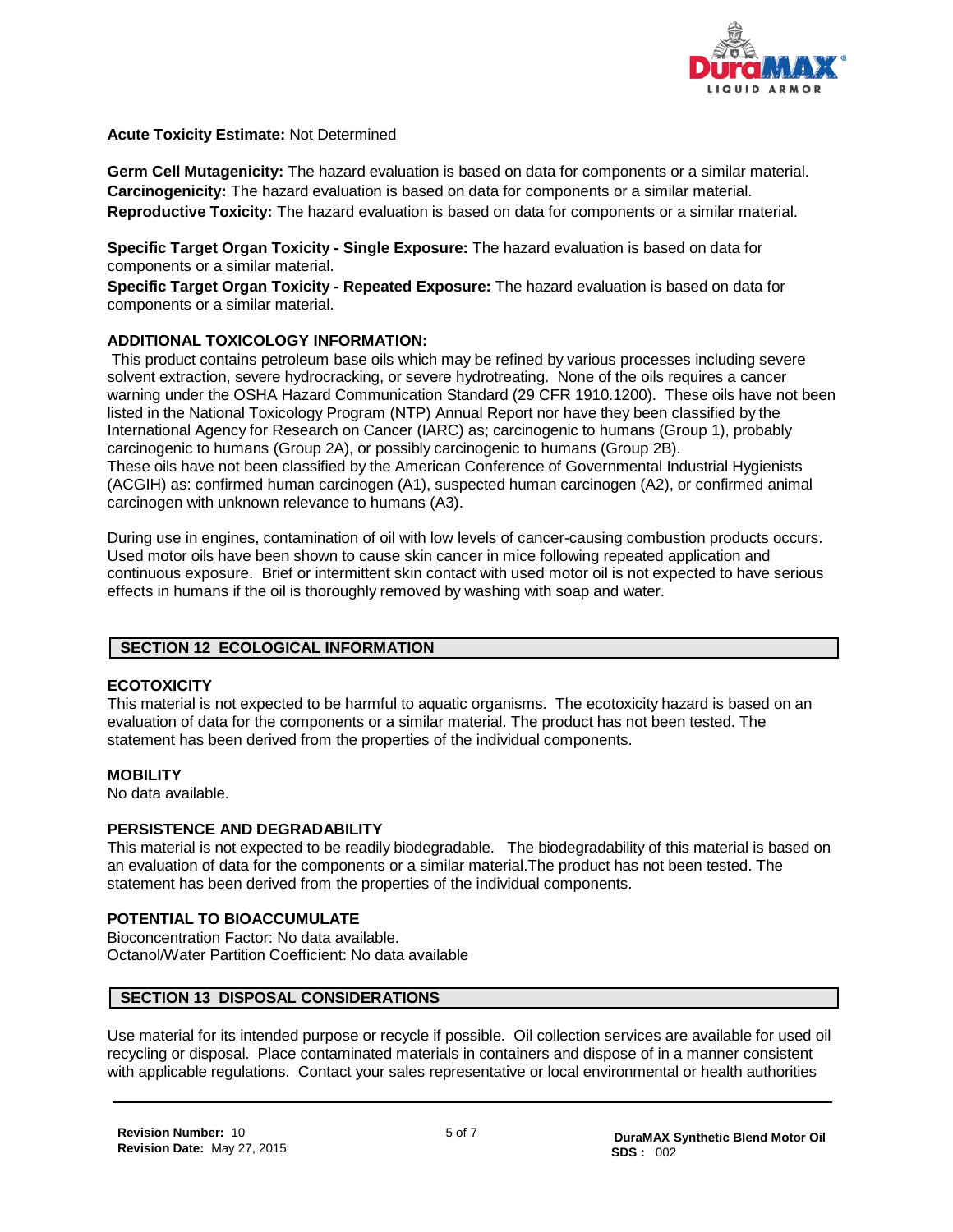

for approved disposal or recycling methods.

#### **SECTION 14 TRANSPORT INFORMATION**

The description shown may not apply to all shipping situations. Consult 49CFR, or appropriate Dangerous Goods Regulations, for additional description requirements (e.g., technical name) and mode-specific or quantity-specific shipping requirements.

**DOT Shipping Description:** PETROLEUM LUBRICATING OIL, NOT REGULATED AS A HAZARDOUS MATERIAL FOR TRANSPORTATION UNDER 49 CFR

**IMO/IMDG Shipping Description:** PETROLEUM LUBRICATING OIL; NOT REGULATED AS DANGEROUS GOODS FOR TRANSPORT UNDER THE IMDG CODE

**ICAO/IATA Shipping Description:** PETROLEUM LUBRICATING OIL; NOT REGULATED AS DANGEROUS GOODS FOR TRANSPORT UNDER ICAO TI OR IATA DGR

**Transport in bulk according to Annex II of MARPOL 73/78 and the IBC code:** Not applicable

#### **SECTION 15 REGULATORY INFORMATION**

- **EPCRA 311/312 CATEGORIES:** 1. Immediate (Acute) Health Effects: NO
	- 2. Delayed (Chronic) Health Effects: NO<br>3. Fire Hazard: NO
	-
	- 3. Fire Hazard: NO<br>3. Sudden Release of Pressure Hazard: NO 4. Sudden Release of Pressure Hazard:  $\overline{N}$  NO<br>5. Reactivity Hazard:  $\overline{N}$
	- 5. Reactivity Hazard:

#### REGULATORY LISTS SEARCHED:

| $1-1$ = IARC Group 1 | $03 = EPCRA$ 313     |
|----------------------|----------------------|
| 1-2 A=IARC Group 2A  | 04=CA Proposition 65 |
| 01-2B=IARC Group 2B  | 05=MA RTK            |
| 02=NTP Carcinogen    | 06=NJ RTK            |
|                      | $07 = PA$ RTK        |

No components of this material were found on the regulatory lists above.

#### **CHEMICAL INVENTORIES:**

All components comply with the following chemical inventory requirements: AICS (Australia), DSL (Canada), KECI (Korea), PICCS (Philippines), TSCA (United States).

One or more components is listed on ELINCS (European Union). Secondary notification by the importer may be required. All other components are listed or exempted from listing on EINECS.

One or more components does not comply with the following chemical inventory requirements: ENCS (Japan).

#### **NEW JERSEY RTK CLASSIFICATION:**

Under the New Jersey Right-to-Know Act L. 1983 Chapter 315 N.J.S.A. 34:5A-1 et. seq., the product is to be identified as follows: PETROLEUM OIL (Motor oil)